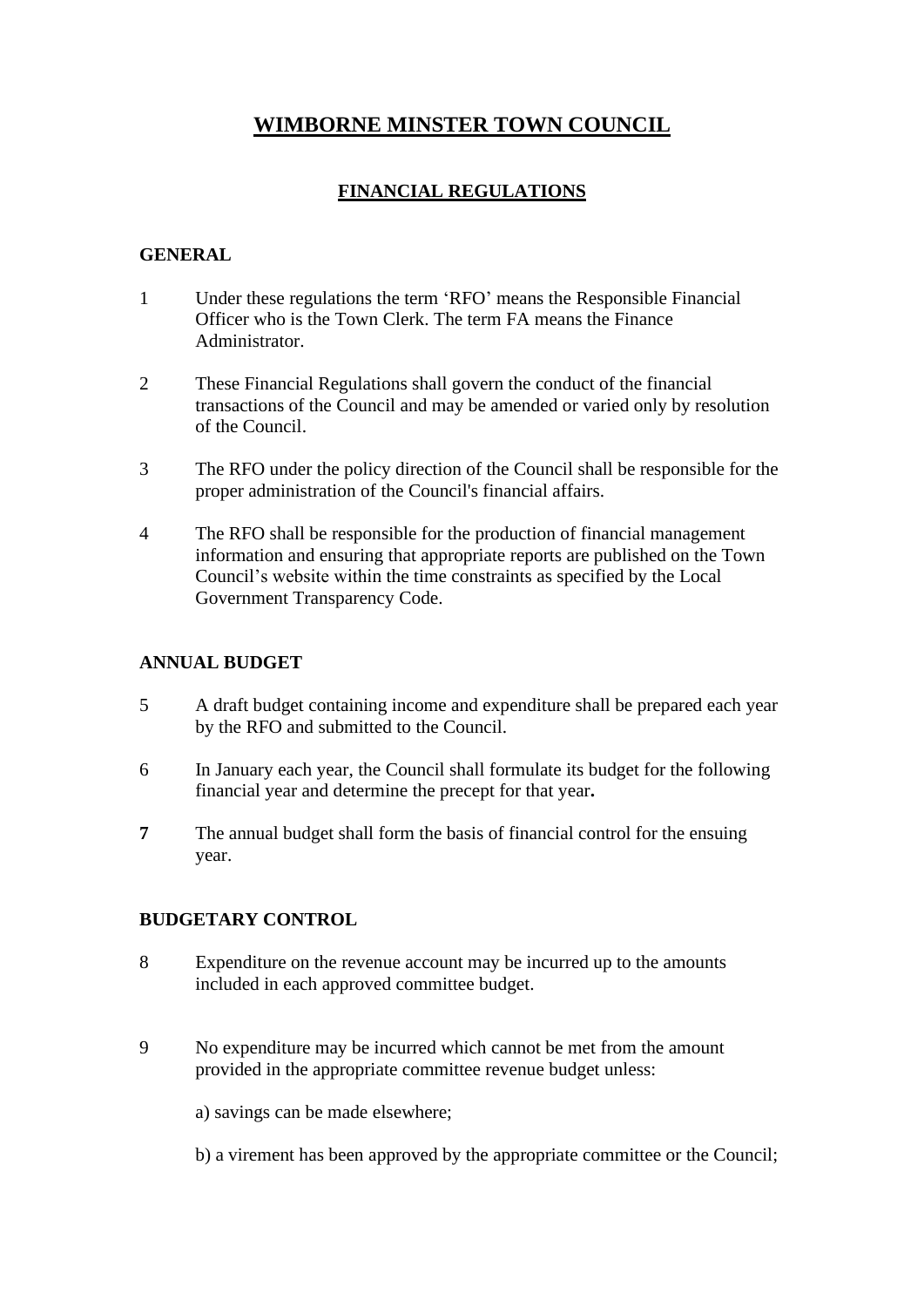c) the amount can be met from an earmarked fund;

d) the Council has approved the expenditure being met from the General Fund.

- 10 The RFO shall monthly provide the Resources Committee with a statement of year to date income and expenditure against each code of the approved annual budget. The Resources Committee shall review the position of the annual budget quarterly to assess whether there is likely to be any overspending at the end of the financial year.
- 11 The RFO may incur expenditure of up to £1500 for necessary repairs or replacement provided there is money available in the appropriate budget or fund. In consultation with the Chairman of the appropriate Committee, or Vice-Chairman if the Chairman be unavailable, the RFO may incur expenditure over £1500 and up to £3,000 if there is budgetary provision or a fund to cover the expenditure.
- 12 Unspent provisions in the budget shall normally go to the General Fund unless an earmarked fund has been set up by the RFO approved by the Council.
- 13 No expenditure shall be incurred in relation to any capital project and no contract entered into or tender accepted unless the committee concerned is satisfied that sufficient money exists in the appropriate fund or the requisite borrowing approval has been granted.
- 14 All capital works shall be administered in accordance with these regulations relating to contracts.

### **ACCOUNTING AND AUDIT**

- 15 All accounting procedures and financial records of the Council shall be maintained by the RFO as required by statute or statutory instrument.
- 16 The RFO shall be responsible for completing the annual accounts of the Council as soon as practicable after the end of the financial year and shall submit them to and report thereon to the Council.
- 17 The following principles shall be observed in connection with accounting duties:
	- a) the duty of administering the accounts and reporting to the Council shall be kept separate from dispersing the funds;
	- b) the duty of administering the cash transactions shall be kept separate from dispersing the cash transactions.
- 18 The RFO shall be responsible for the completion of the Annual Return (as supplied by the Auditor appointed by the Government) within the timescales set down.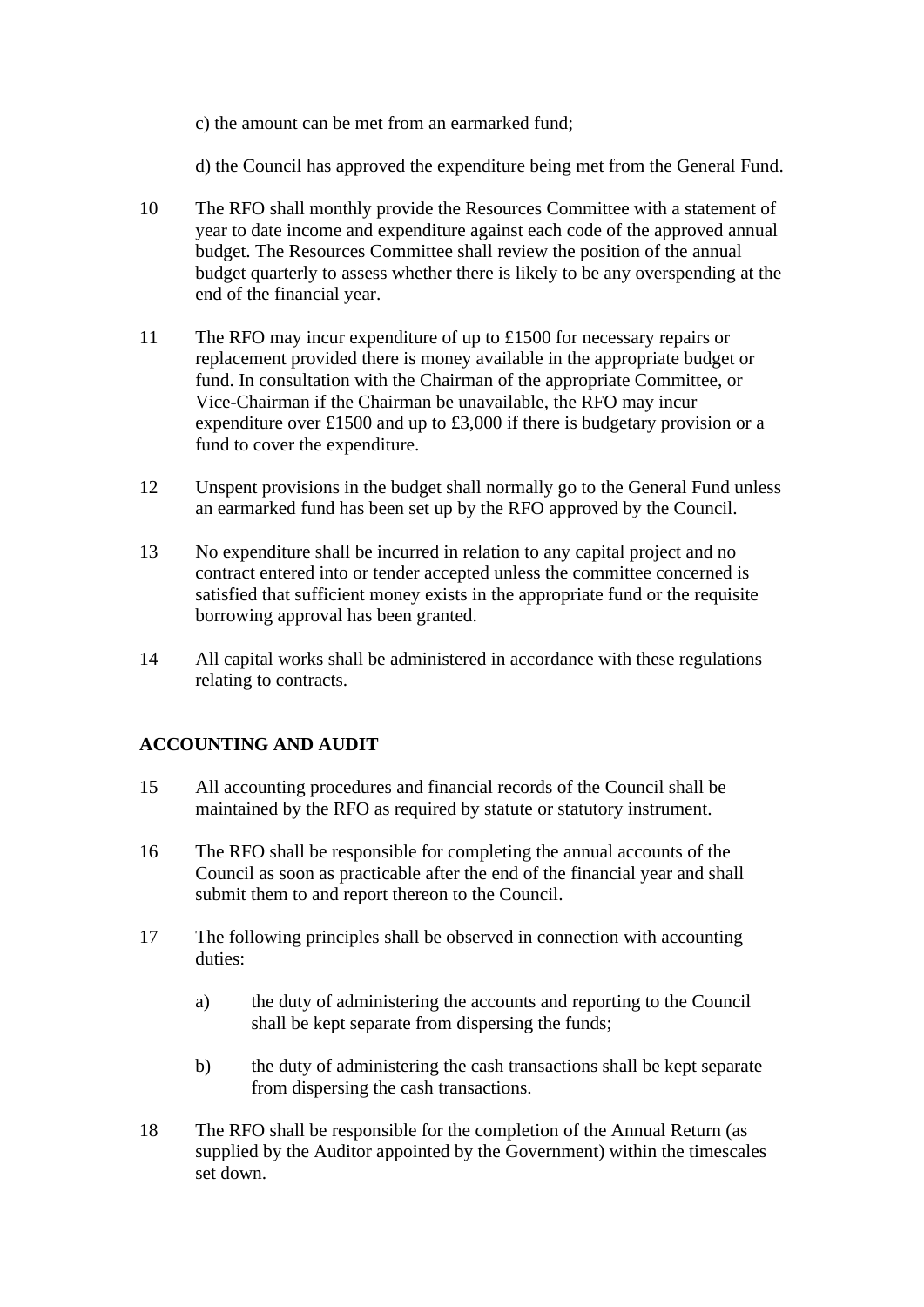- 19 The RFO shall be responsible for maintaining an adequate and effective system of internal audit of the Council's accounting, financial and other operations in accordance with statute or statutory instrument.
- 20 The Internal Auditor shall carry out the appropriate number of inspections of the accounts as agreed with the RFO (which shall not be less than twice per year) and submit a report to the RFO at the end of each inspection as well as complete the Internal Auditor's Report section of the Annual Return.
- 21 The Internal Auditor shall be competent and independent from the operations of the Council.
- 22 The RFO shall make arrangements for the opportunity for the inspection of the accounts as required by statute.

### **BANKING ARRANGEMENTS**

23 The Council's banking arrangements shall be made by the RFO and approved by the Resources Committee.

### **PAYMENTS**

- 24 The RFO shall ensure that all invoices for payment are checked and verified that the work, goods or services to which the invoices relate, have been carried out, examined and approved.
- 25 Duly certified invoices shall be coded by the FA to the appropriate expenditure head. All possible steps shall be taken to ensure that all invoices submitted, which are in order, will be settled within the terms stated on the invoice or within 30 days of receipt, whichever is the sooner.
- 26 A schedule of payments shall be prepared, together with relevant duly authorised invoices, and presented to the Resources Committee at their monthly meetings. Payments from the schedule shall be authorised by that Committee.
- 27 The RFO or in his absence the Assistant Town Clerk shall verify all online banking payments made by the Finance Administrator as they are inputted into the computer. No online banking payments shall be made by the Finance Administrator without one of those persons being present to verify the payment(s). No single payment in excess of £10,000 shall be made without the payment being further verified by a Councillor as the payment is inputted into the computer. Security arrangements for online banking shall be in a form approved by the Internal Auditor.
- 28 Any cheques authorised for payment shall be signed by two members of the Council and the RFO or Assistant Town Clerk.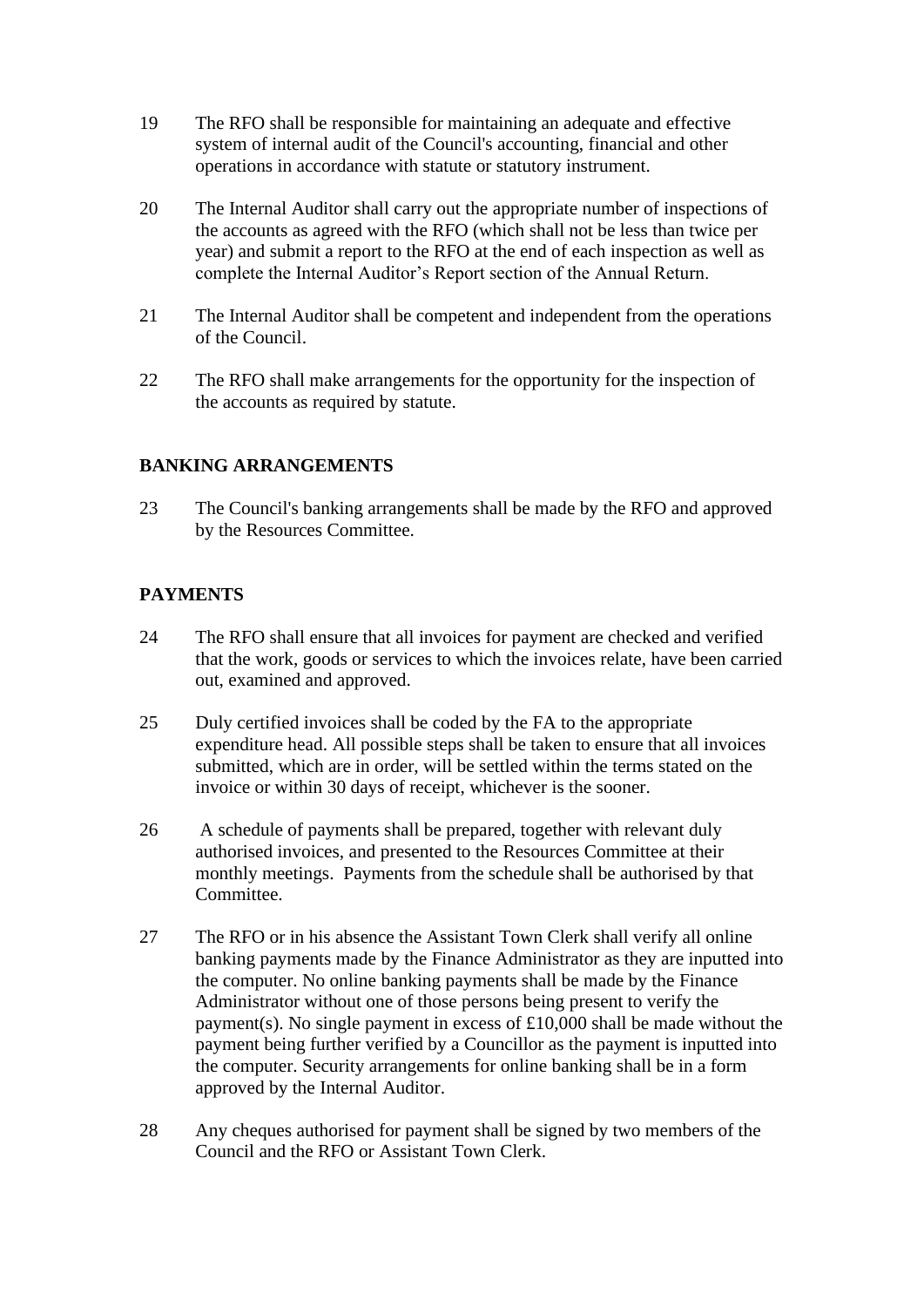- 29 If an urgent payment is necessary before the next scheduled meeting of the Resources Committee, the RFO can arrange payment providing there is no dispute, or any other reason known to delay payment. Details of these payments shall be included in the schedule for the next appropriate meeting.
- 30 The RFO may provide petty cash to other Officers or Councillors for the purpose of purchasing incidental items and other expenses. Vouchers for payment must be provided to claim reimbursement or a signed expenses declaration form signed by the RFO or in his absence the Assistant Town Clerk.
- 31 The RFO shall maintain a petty cash float to a limit of £500 which shall include the imprest account for the Head Groundsman of £200.
- 32 The FA shall ensure that income received in cash is not paid into the petty cash float but banked separately.

### **PAYMENT OF SALARIES AND WAGES**

- 33 The payment of all salaries shall be made on a monthly basis in accordance with the payroll records. The Internal Auditor shall check at the beginning of the financial year that all salary payments are correct and in accordance with the approved establishment.
- 34 All overtime shall be approved by the RFO before it is worked and all time sheets shall be certified by the RFO as to accuracy.
- 35 Deductions for superannuation shall be made monthly and returns sent to Dorset Council. Payment of superannuation contributions will be made to the Pension Fund monthly.
- 36 Statutory deductions for PAYE, NIC and Student Loans will be made monthly and notification submitted to HMRC on or before the payment date to comply with Real Time Information regulations. Payment to HMRC will be made monthly.
- 37 Arrangements shall be made to make deductions from the salary of any member in compliance with any attachment of earnings order issued by the courts or similar bodies.

### **LOANS AND INVESTMENTS**

38 All loans and investments shall be negotiated by the RFO in the name of the Council and shall be set for a period of time and on terms and conditions in accordance with a Council resolution. Changes to loans and investments should be reported to the Resources Committee at the earliest opportunity.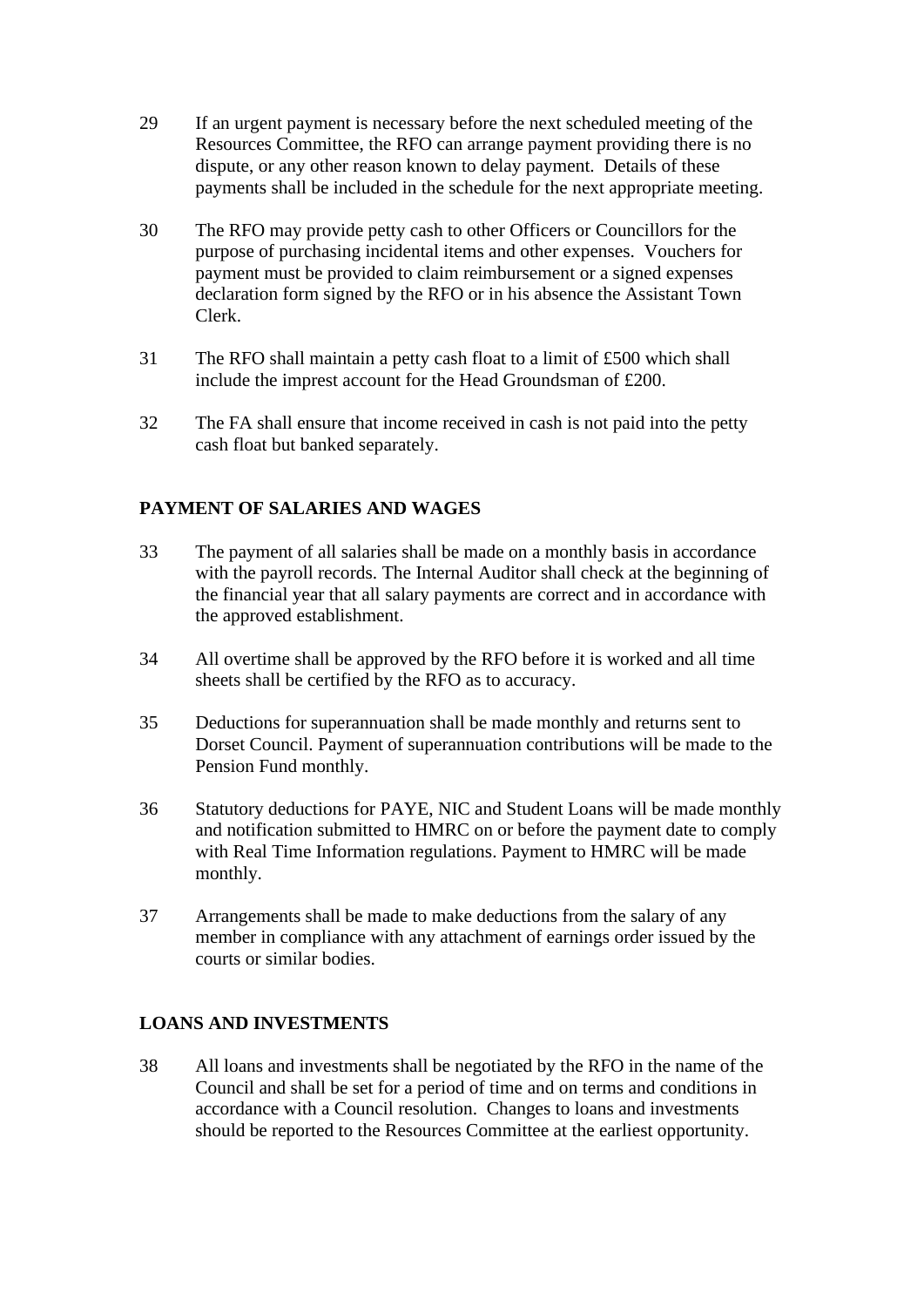- 39 The Council's investment policy shall be in accordance with the Trustee Act 2000.
- 40 All investments of money under the control of the Council shall be in the name of the Council.
- 41 All borrowings shall be effected in the name of the Council.
- 42 All investment certificates and other documents relating thereto shall be retained in the custody of the RFO

## **INCOME**

- 43 The collection of all sums due to the Council shall be the responsibility of the RFO.
- 44 The Council shall review all fees and charges annually.
- 45 Any bad debts shall be reported to the Resources Committee.
- 46 All sums received on behalf of the Council shall be banked as soon as possible.
- 47 A record shall be kept of the origin of each payment and entered onto the Council's accounting software In the case of cheques or cash receipts this will also be entered on a paying-in slip.
- 48 The RFO shall promptly complete any VAT Return that is required.
- 49 Personal cheques shall not be cashed out of money held on behalf of the Council.

### **ORDERS FOR WORK, GOODS AND SERVICES**

- 50 An official order, letter or email shall be issued for all work, goods and services unless a formal contract is to be prepared or an official order would be inappropriate, e.g. petty cash purchases. Copies of orders shall be retained.
- 51 A Member may not issue an official order or make any contract on behalf of the Council.
- 52 All Officers are responsible for obtaining value for money. Before an order is issued it should be ensured, as far as practicable, that it represents the best terms available.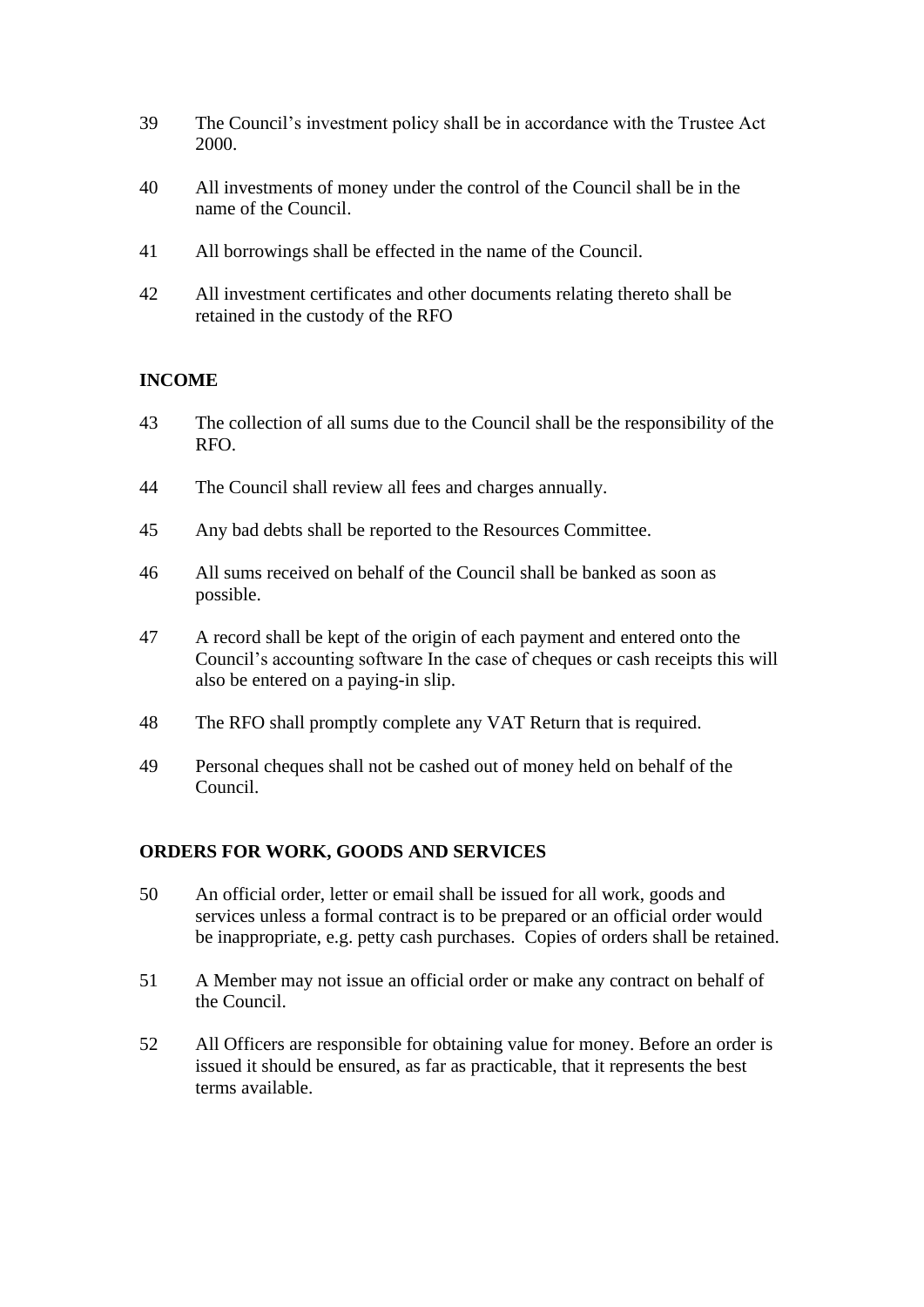## **CONTRACTS**

- 53 Every contract made shall comply with these regulations and no exceptions shall be made otherwise than by direction of the Council or in an emergency. This does not apply to contracts which relate to the following items:
	- a) supply of gas, electricity, water, sewerage, internet and telephone services;
	- b) specialist services such as solicitors, accountants, surveyors and planning consultants;
	- c) work to be executed or goods or materials to be supplied which consist of repairs to or parts for existing machinery or equipment;
	- d) work to be executed or goods or materials to be supplied which consist of repairs to the Council's buildings or related plant e.g. boilers;
	- e) work to be executed or goods or materials to be supplied which constitute an extension of an existing contract by the Council;
	- f) goods or materials which are only sold at a fixed price or which are not available from any other source or are a specialist item.
- 54 Application can be made to waive these regulations to enable a tender to be negotiated without competition. The reason for this shall be embodied in a recommendation to the Council.

### **TENDERS**

- 55 Procedures as to contracts are laid down as follows:
	- a) for contracts under £3,000, the Town Clerk shall have authority to enter into a written contract on behalf of the Council provided money is available in a committee budget or fund (see also Fin. Reg.11). Where practicable more than one quotation should be obtained to ensure value for money;
	- b) for contracts over £3,000, three quotations for the carrying out of the work or the supply of goods or materials shall be sought;
	- c) Where the Council intends to procure or award a public supply contract, public service contract or public works contract as defined by The Public Contracts Regulations 2015 ("the Regulations") which is valued at £25,000 or more, the Council shall comply with the relevant requirements of the Regulations<sup>1</sup>.

<sup>1</sup> The Regulations require Councils to use the Contracts Finder website to advertise contract opportunities, set out the procedures to be followed in awarding new contracts and to publicise the award of new contracts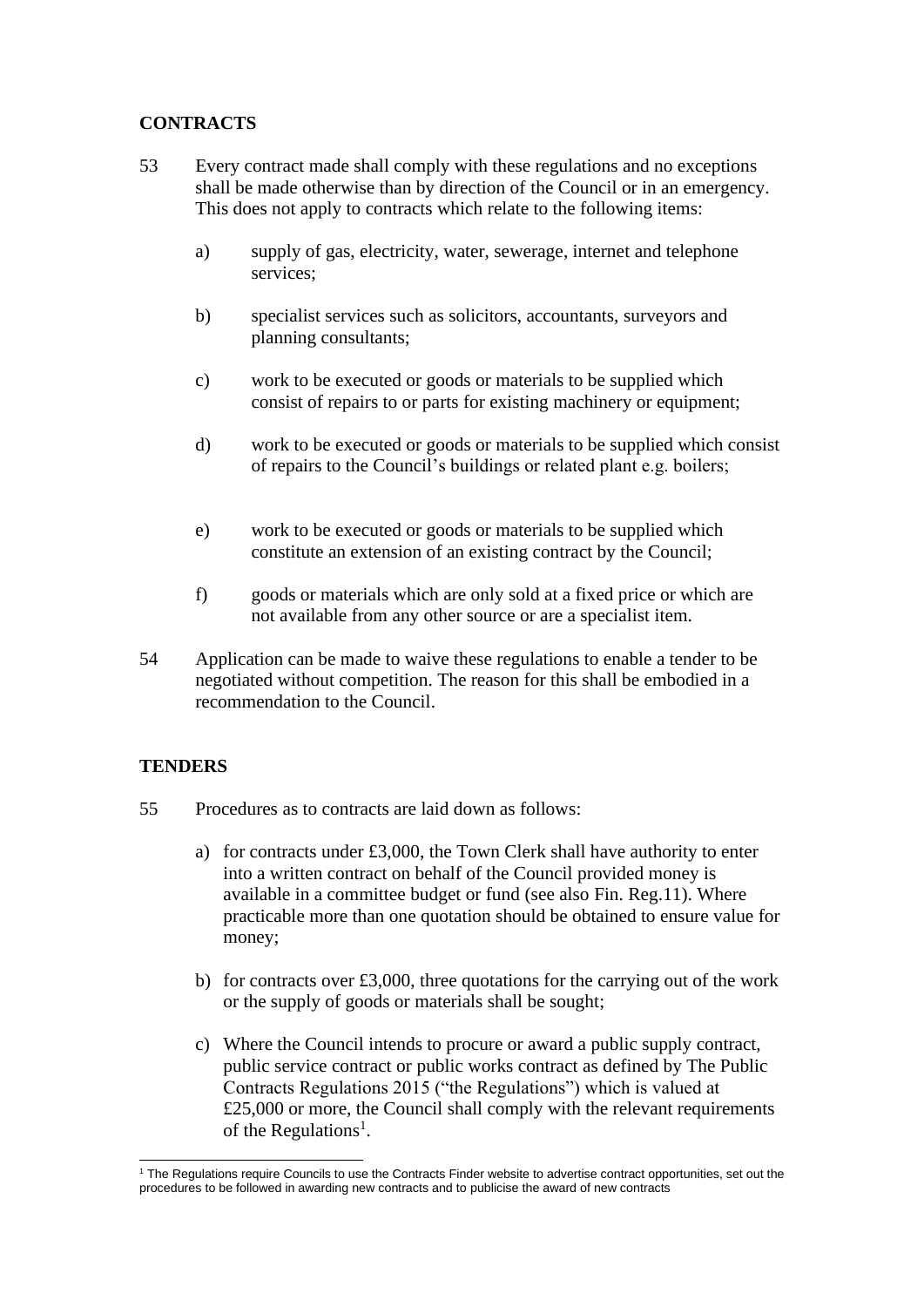- d) The full requirements of The Regulations, as applicable, shall be followed in respect of the tendering and award of a public supply contract, public service contract or public works contract which exceed thresholds in The Regulations set by the Public Contracts Directive 2014/24/EU (which may change from time to time)<sup>2</sup>.
- e) Such invitation to tender shall state the general nature of the intended contract and the Town Clerk shall obtain the necessary technical assistance to prepare a specification in appropriate cases. The invitation shall in addition state that tenders must be addressed to the Town Clerk in the ordinary course of post. Each tendering firm shall be supplied with a specifically marked envelope in which the tender is to be sealed and remain sealed until the prescribed date for opening tenders for that contract.
- f) All sealed tenders shall be opened at the same time on the prescribed date by the Town Clerk in the presence of at least one member of Council.
- g) Any invitation to tender issued under this regulation shall refer to the terms of the Bribery Act 2010.
- h) Should it occur that the Council, or duly delegated committee, does not accept any tender and the work is not allocated because the Council requires further pricing, provided that the specification does not change, no tenderer shall be permitted to submit a later tender who submitted an original tender.
- 56 The Council shall not be obliged to accept the lowest or any tender.

### **PAYMENTS UNDER CONTRACTS**

- 57 Payments on account of the contract sum shall be made within the time specified in the contract by the RFO upon authorised certificates of the architect or other consultants engaged to supervise the contract.
- 58 Where contracts provide for payment by instalments the RFO shall maintain a record of all such payments.
- 59 Any variation to a contract or addition or omission from a contract must be approved by the Town Clerk in writing.

### **EQUIPMENT**

60 The Head Groundsman shall be responsible for the care and custody of all machinery and equipment under his control.

<sup>2</sup> Thresholds currently applicable are:

a) For public supply and public service contracts 209,000 Euros (£181,302)

b) For public works contracts 5,225,000 Euros (£4,551,413)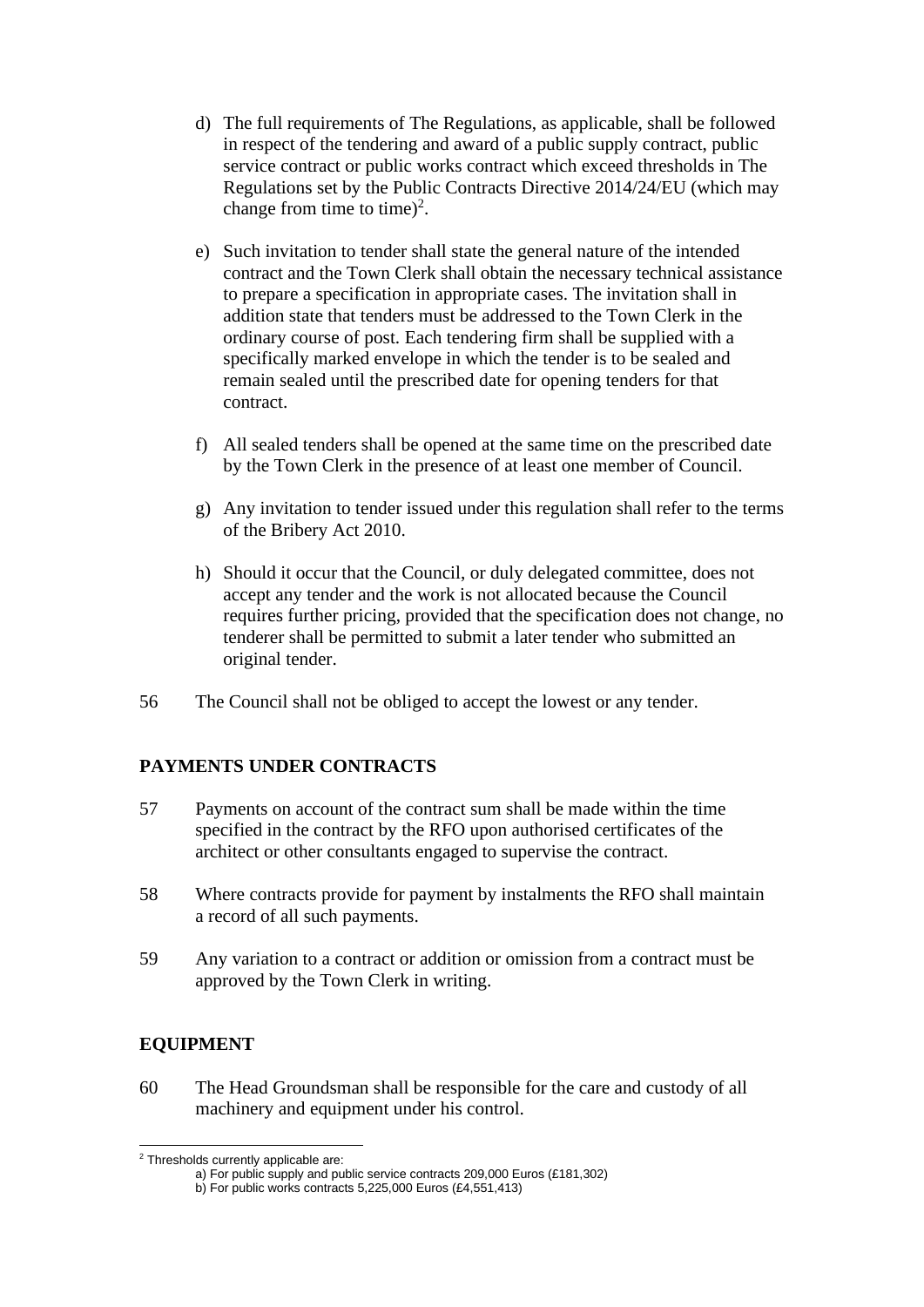- 61 Delivery notes must be obtained in respect of all goods received and goods must be checked as regards quality at the time of delivery.
- 62 An annual inventory shall be maintained of all equipment.

### **PROPERTIES**

- 63 The Town Clerk shall make appropriate arrangements for the custody of all title deeds and Land Registry documents of properties owned by the Council.
- 64 No tangible moveable property shall be sold or otherwise disposed of without the authority of the Council, save where the estimated value of any one item does not exceed £500.
- 65 No real property (interests in land) shall be sold, leased or otherwise disposed of without the authority of the Council, together with any other consents required by law. In each case a report in writing shall be provided to Council in respect of valuation and surveyed condition of the property (including matters such as planning permissions and covenants) together with a proper business case (including an adequate level of consultation with the electorate, if necessary).
- 66 No real property (interests in land) shall be purchased or acquired without the authority of the full Council. In each case a report in writing shall be provided to Council in respect of valuation and surveyed condition of the property (including matters such as planning permissions and covenants) together with a proper business case (including an adequate level of consultation with the electorate, if necessary).
- 67 The RFO shall ensure that an appropriate and accurate Register of Assets and Investments is kept up to date. The continued existence of tangible assets shown in the Register shall be verified at least annually.

### **INSURANCE**

- 68 The RFO shall effect all insurance and negotiate all claims with the Council's Insurers.
- 69 The RFO shall ensure all new risks, property, vehicles and activities or events which require to be insured are added to the existing insurance.
- 70 The RFO shall annually review the insurance and the property and risks covered by it.
- 71 All appropriate employees and members of the Council shall be included in a suitable fidelity guarantee insurance.